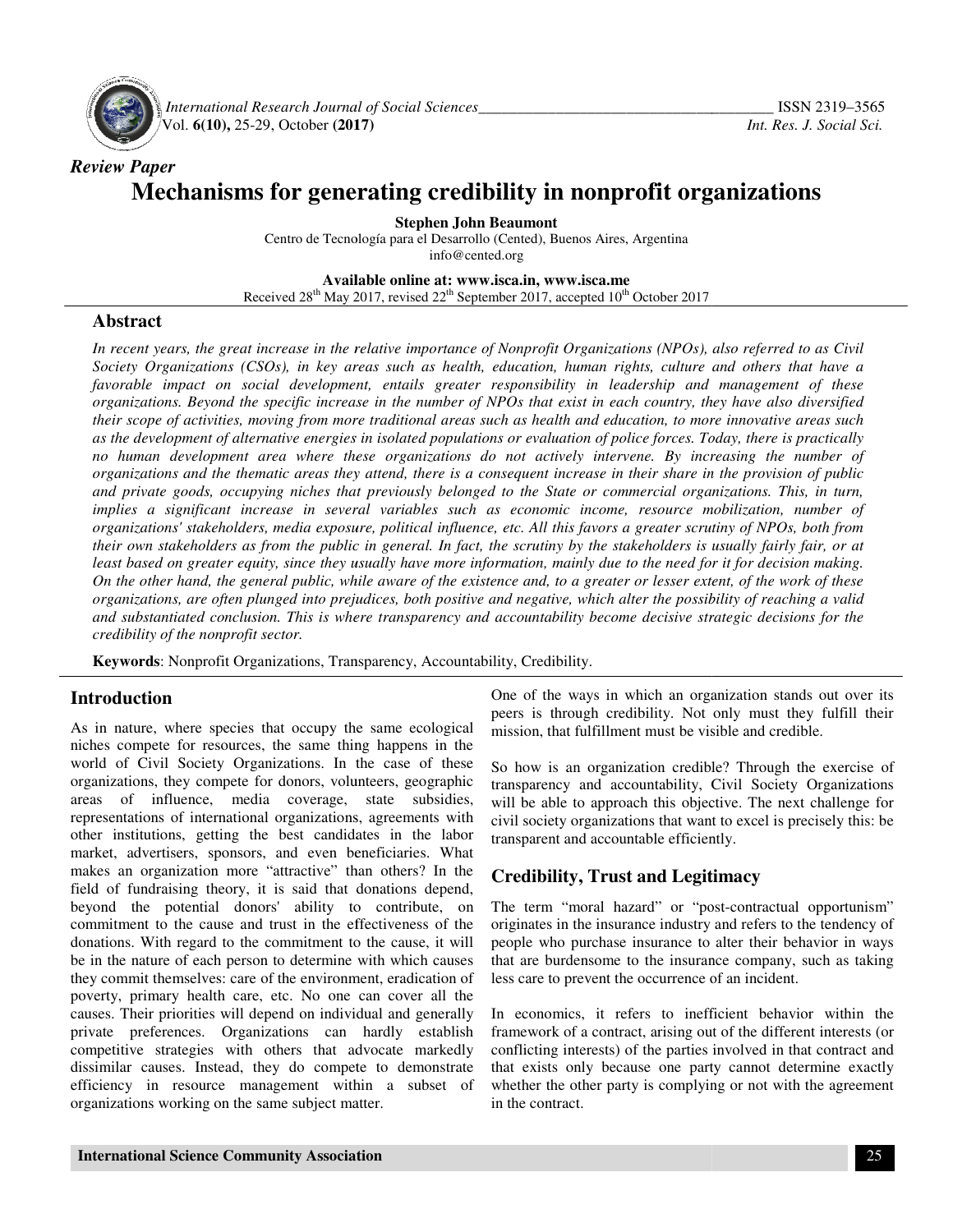Problems of moral hazard often arise in principal-agent relationships, where one party (the agent) is called upon to act on behalf of another (the principal). This occurs because the interests of both parties often differ and the principal cannot determine how well the agent has acted and whether the agent has been honest.

An important instance of moral hazard is labor relations, where employees may tend not to carry out their responsibilities optimally. As F. Taylor once said, "It is almost impossible to find a competent employee who does not spend a considerable amount of his time studying how slow he can work and still convince his superior that he is working at a good pace."

This problem also occurs in management levels, albeit in a different way. The typical problem is not that managers of a company do not work enough, but have a tendency to pursue their own goals that are not necessarily the best for the company or for shareholders (for example, seek to obtain better representation expenses).

For there to be a moral hazard problem, three conditions must be present: i. There must be potential divergent interests between people. Conflicts often occur due to the scarcity of resources: what one party gets, the other does not. ii. There must be a profit in the exchange or another form of cooperation between the individuals (some reason to generate a transaction) so that the divergent interests are activated. Up to this point, it would be enough with the classic market rules, since divergent interests exist in most transactions and yet these develop normally, without being affected by the problem of moral hazard. iii. The third, and most critical condition, is that there must be difficulties in determining whether the terms of the contract have been fulfilled and, in addition, to be able to force these terms to be fulfilled. These difficulties often arise because monitoring actions or verifying reported information is expensive or even impossible. They can also appear when both parties know that some contract term has been violated but this fact cannot be corroborated by a third party with decision power (such as a judge or mediator)<sup>1</sup>.

While there are ways of controlling moral hazard, these usually involve increasing the resources for monitoring or verification. Sometimes the way to prevent inappropriate behavior is to detect it before it happens. Although monitoring requires the development of sources of information about the agent's veracity and performance, this does not always imply an expense of resources. One possibility is to rely on competition between different parties with conflicting interests to generate the required information. Mintzberg defined it as "control by opposition of functions<sup>2</sup>".

In many circumstances, monitoring the behavior or veracity of reports may simply be too expensive to make it worthwhile. However, it may be possible to observe the results and provide incentives for good performance by rewarding these results.

Unfortunately, the perfect connections between unobservable actions and observable results are very rare. In general, the behavior of people only determines the results in part and it is impossible to isolate precisely what the effect of that behavior  $is^1$ .

For these reasons, many Civil Society Organizations have an important advantage over market and state organizations in the provision of public and private goods, since it is estimated that the probability of occurrence of moral hazard or postcontractual opportunism will be lower in these organizations because of the principle of non-distribution of the financial surplus.

This is mainly due to questions related to the fact that nonprofits are endowed with a clause that gives an important signal: it is not possible to redistribute income derived from their activity, there is no residual income. With this restriction of non-distribution, it is intended to give consumers and donors a guarantee of trust<sup>3</sup>".

Likewise, this reasoning is often extended to its leaders, since the honorability and legitimacy of the governing bodies of associations and foundations are presumed to be non-profitmaking<sup>4</sup>.

The issue of the imperative need to generate trust is also mentioned in the Transparency Report of 2008, "Transparency of Non-Governmental Organizations," of the organization Chile Transparente (Chilean Chapter of Transparency International):

It is essential that NGOs generate public confidence to be a viable sector and that they can fulfill their objectives responsibly. These entities receive contributions from public, international and private sectors and Chilean citizens, so the public has the right to know if they are conducting themselves in an efficient and ethical way. The consolidation of this public trust depends on the degree of transparency with which NGOs work, reporting on their management and preventing fraud and other abuses. The members of their boards have a responsibility to ensure compliance with these obligations<sup>5</sup>.

With respect to trust, Fukuyama defines it as the expectation that arises in a community with an orderly, honest and cooperative behavior, based on norms shared by all the members that integrate it. These norms can refer to questions of "deep value," such as the nature of God or justice, but also encompass deontological norms such as professional norms and codes of conduct<sup>6</sup>".

In the case of many services provided by Civil Society Organizations, the information asymmetries between service providers, those receiving them and those who control them are very important, so that trust becomes a critical component. To quote Andrés Alonso, "the altruistic halo that surrounds the activities developed by these organizations usually materializes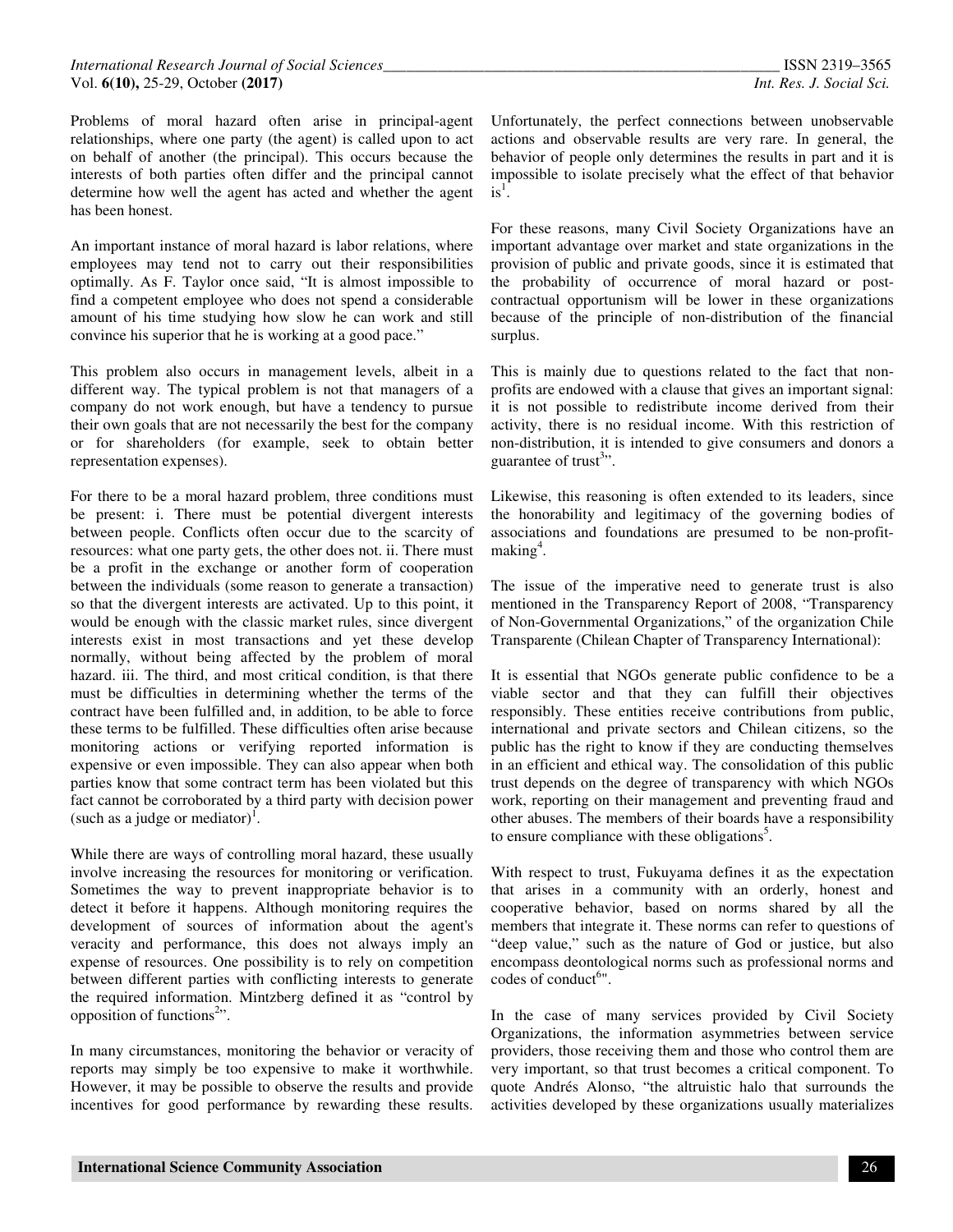in a moral guarantee that resources will be allocated efficiently. As a general rule, the activities carried out by these organizations and the people who work in them receive an important support from society<sup>3</sup>".

Monopolies, externalities of team production and information asymmetry are factors that create barriers in the efficient resolution of social dilemmas. The result is that individuals may find themselves spending much more time negotiating a solution to a problem of group inefficiency than what it really is worth. This, in turn, becomes an argument in favor of hierarchy. An asymmetric assignment of authority to direct the behavior of others allows us to impose results that could never be efficiently negotiated<sup>7</sup>.

Now, do these arguments suffice to justify an asymmetric assignment of authority in favor of Civil Society Organizations to direct the behavior of others as regards the provision of public and private goods?

One of the main theories that try to explain the origin of these organizations is the Theory of Market and State Failure. This theory was developed by the economist Burton Weisbrod to try to reconcile the persistence of Non-Profit Organizations with classical economic theory<sup>8</sup>.

The starting point for this theory is the "failure" of the market in producing a sufficient quantity of public goods. Public goods are goods that are available to all, regardless of whether or not they have paid for them, like for example: street lighting, an environment without pollution, safety for all citizens, etc.

In fact, classical economics not only recognizes this limitation on the part of the market but this is the main justification for the existence of the State. But, in turn, the State also has limitations in producing enough public goods. The reason for this, according to Weisbrod, lies in deciding what public goods should be produced and in what quantities. In democratic societies these decisions will reflect the preferences of the average voter, leaving many with needs not covered. Faced with this situation of dissatisfaction of needs by a part of the population, they will turn to nonprofit organizations to provide those public goods that neither the market nor the State are able to provide.

Ortmann and Schlesinger, in their article "Trust, repute and the role of non-profit enterprise," examine the "confidence hypothesis" and agree with the assertion that asymmetric information can in itself explain the domain of non-profit organizations in certain markets<sup>9</sup>.

In dissidence with these authors, Hansmann argues that the existence of a sector dominated by Non-Profit Organizations cannot be attributed simply to the problems of asymmetric information. However, he does acknowledge that "in the case of efficient organizations (in terms of costs), even a slight potential

for additional trust could justify, and perhaps cause, their existence $10$ ".

Without wishing to delve into the debate of which percentage of organizations exist due to the "trust hypothesis," it is clear that it is not a minor issue. In fact, this is demonstrated by various conclusions in various works on the subject, such as the following:

In the "Yearbook 2009 of the Third Sector in Catalonia, Spain," it is stated that "social organizations will be able to develop their missions better insofar as they can maintain and expand the social trust that legitimizes them in their task." But we are also reminded that "social trust is difficult to obtain but, instead, it is very easy to lose. Any doubts in the management or practices of the entities can result in a loss of support  $\mathbb{I}^{11}$ .

This point is fundamental, since the loss of trust is an issue that frequently affects other organizations.

Today there are more non-governmental development organizations than ever and the funds they manage have grown substantially over the last twenty years. Some of these funds come from individuals and entities that pay taxes, make donations, etc., and these people and organizations deserve the maximum respect and transparency. In addition, we must bear in mind that the potential malpractice of a few organizations can damage confidence in the sector as a whole $^{12}$ .

In Spain, the image of the non-profit sector fluctuates between a high level of confidence in relation to the rest of the institutions and the lack of knowledge about the management of these organizations. When an issue of corruption appears in the press, both the causal organization and the rest are affected because the public lowers the level of confidence deposited in them<sup>13</sup>.

As Sorj points out, "there are sectors of civil society that are state appendices and others depend on the private sector. The assumption about the autonomy of civil society is not always confirmed; in many countries, civil society organizations have become a means by which political parties, parliamentarians, unions or social movements, among others, channel public resources for their own benefit". According to this author, "as a consequence, we cannot understand civil societies in Latin America outside the context of political and social dynamics in each country $14$ <sup>14</sup>.

And it is at this point that debates about transparency and accountability appear as mechanisms to regain that confidence.

Citing once again the "Yearbook 2009 of the Third Sector in Catalonia, Spain", we see that "Transparency and accountability are key elements in the social sector. In order to maintain and expand the social trust that legitimizes the task that the organizations develop, it is necessary to involve society. Accountability tools such as reports, websites, audits, ethical codes, etc. are increasingly present in the sector  $11$ .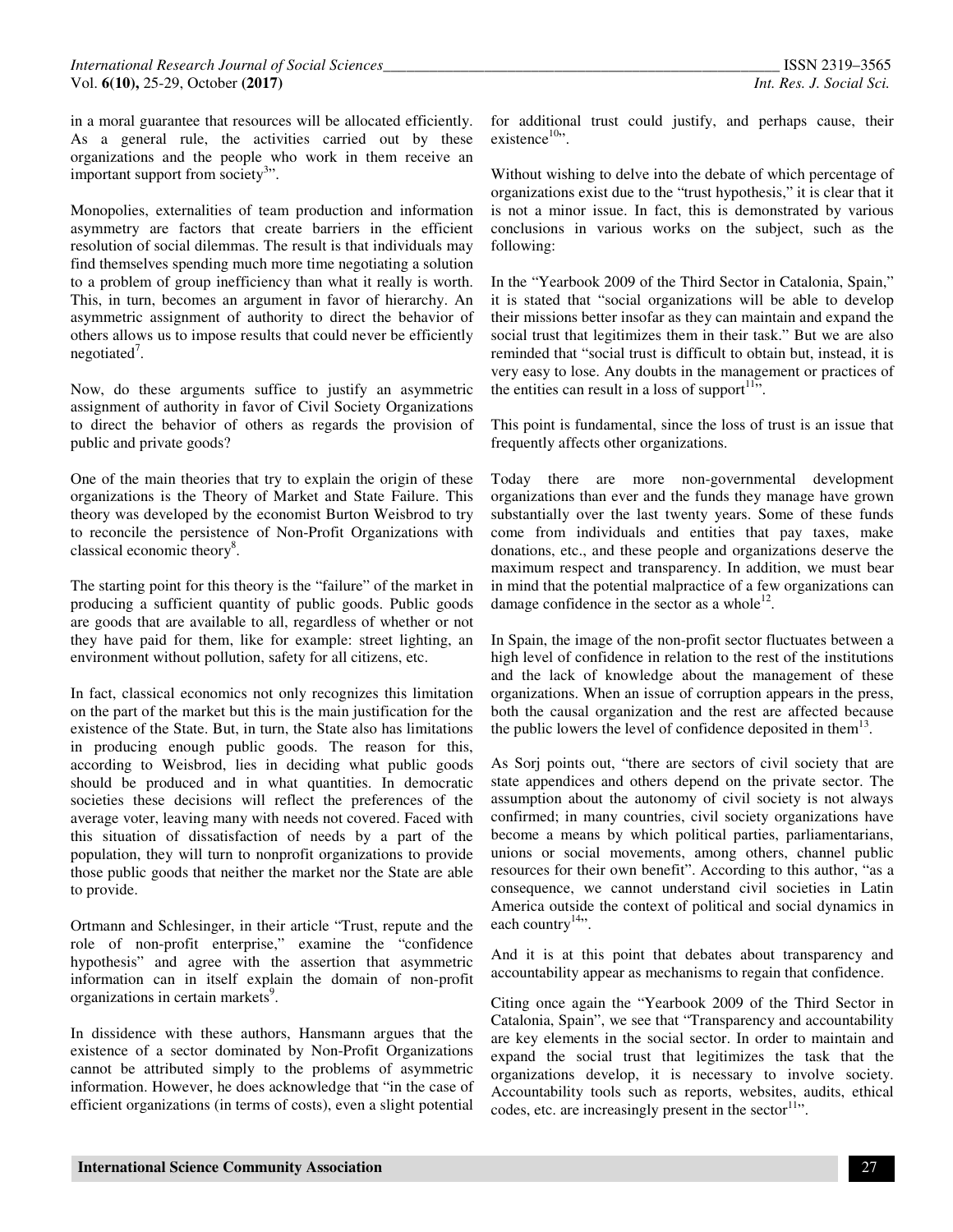Voluntary accountability infuses credibility with partners and other stakeholders. Credibility is the result of relying on the organization for the results it obtains and the policies and practices used to obtain them. "The more confidence a nonprofit organization can generate, the greater its influence in society will be. The more information the organization provides, the greater the link it will establish with the partners and the greater the trust it will generate<sup>13</sup>".

In fact, the interrelationship between trust and transparency and accountability is indissoluble.

"For nonprofit organizations transparency and accountability are in their genes, in their origins. It is related to trust<sup>15</sup>".

"Transparency and accountability are closely linked to social and institutional trust in the social initiative<sup>16,1</sup>.

The credibility of Civil Society Organizations is also related to their legitimacy.

According to Michael Edwards, the legitimacy of an organization is defined as "the right to be and do something in society, the logic that an organization is legal, admissible and justified in its course of action $17$ .

In the work of the Latin American Association of Organizations for the Promotion of Development (Mexico), this subject is raised, arguing that "legality and legitimacy are not the same and this is sometimes confused. The first comes from a state decision. The second is a result of the relationships and actions undertaken by each CSO. It does not depend on the "propaganda" that each organization makes about itself $18$ ".

Another example is the one cited in the article "Transparency and Accountability of Civil Organizations in Mexico", published in the Mexican Journal of Sociology, which states that "the legitimacy and acceptance of civil organizations among stakeholders and the society in general is of great importance, both for the purposes of extending the values and principles that underpin those organizations, and for the possibility of access to sources of financing $19$ .

In the paper "Accountability: from transparency to social legitimacy," from the Ecuadorian Center for Environmental Law, it is stated that "Talking about transparency and accountability necessarily means talking about legitimacy. Conceptually, legitimacy can be understood as the perceptions of different stakeholders that the existence, activities and impact of CSOs are justified and appropriate in terms of social values and institutions $20$ .

In another work of the Observatory of the Third Sector, Pau Vidal maintains that "To increase the capacity of advocacy of the Third Sector in any of its areas of action, it is necessary to continue working actively to maintain its legitimacy as a

relevant social agent. This construction of legitimacy depends on many factors, like the coherence between the institutions' way of working and their mission and values, transparency and accountability, quality of work, impact of actions,  $etc<sup>21</sup>$ .

### **Conclusion**

As stated previously, Civil Society Organizations compete for donors, volunteers, geographic areas of influence, media coverage, state subsidies, representations of international organizations, agreements with other institutions, getting the best candidates in the labor market, advertisers, sponsors, and even beneficiaries.

And one of the main ways in which an organization stands out over its peers is through credibility. And this credibility is harder to obtain as more organizations are created and issues of corruption tend to appear. Through the exercise of transparency and accountability, Civil Society Organizations will be able to become more credible. The next challenge for civil society organizations that want to excel is precisely this: be transparent and accountable efficiently.

#### **References**

- **1.** Milgrom P. and Roberts J. (1992). Economics, Organization and Management. Prentice-Hall.
- **2.** Mintzberg Henry (1990). Diseño de Organizaciones Eficientes. Editorial El Ateneo. Buenos Aires, Argentina.
- **3.** ndrés Alonso P. D., Martín Cruz N. and Romero Merino E. (2004). El gobierno de las sin gobierno. Universia Business Review, Cuarto trimestre.
- **4.** Bergós Civit Raimón (2009). Debates sobre la transparencia y la rendición de cuentas en las organizaciones del Tercer Sector. Bloque B: Los instrumentos y los indicadores a utilizar. Fundación Luis Vives, Madrid, España.
- **5.** Chile Transparente Capítulo Chileno de Transparencia Internacional (2008). Transparencia de Organizaciones No Gubernamentales. Documento de Trabajo Nº 3.
- **6.** Fukuyama Francis (1996). Confianza. Editorial Atlántida. *Buenos Aires*, 22-23.
- **7.** Miller Gary J. (1992). Managerial Dilemmas The political economy of hierarchy. Cambridge University Press.
- **8.** Weisbrod Burton (1977). The voluntary nonprofit sector: an economic analysis. Lexington, Mass, Lexington Books.
- **9.** Ortmann Andreas and Schlesinger Mark (1997). Trust, repute and the role of non-profit enterprise. *Voluntas: International Journal of Voluntary and Nonprofit Organizations*, 8(2), 97-119.
- **10.** Hansmann, Henry (2003). The Role of Trust in Nonprofit Enterprise. Chapter 6 in Helmut Anheier and Avner Ben-